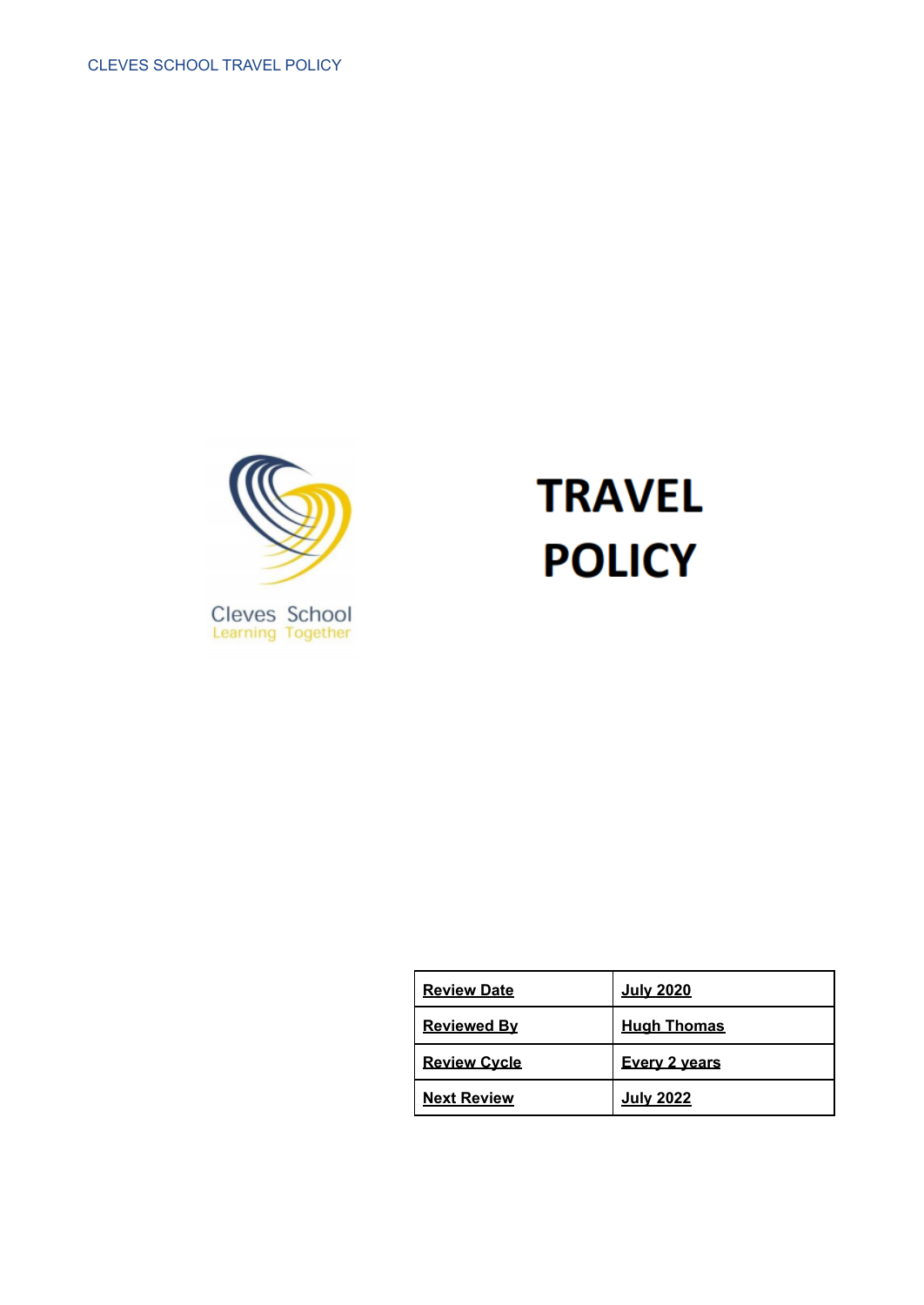## **Introduction**

Cleves School actively encourages our pupils and staff to walk, scoot or cycle to school as they:

- Keep us fit and healthy
- Help our pupils develop road safety skills which will keep them safe as they travel further afield and more independently
- Help keep our local air clean, and our streets free from congestion
- These are life skills that everyone should be able to benefit from

## **What we do**

- We use Modeshift STARS to update and monitor our school travel plan
- Are in constant dialogue with Surrey County Council to assist with the delivery of our Travel Plan.
- Engage with all stakeholders to keep the plan current and effective to our local needs.
- We promote safe and active travel as much as possible by using our noticeboard, displays, newsletter and website.
- We appoint Year 6 Travel Ambassadors to assist the rest of the school with Travel Initiatives.
- We track the journeys to school using online systems
- We encourage all members of our school community to walk, cycle or travel by public transport for the journey to school.
- Enable the purchase of items to enhance pedestrian safety.

#### **To support this we provide:**

- Cycle training (Bikeability)
- Scooter training
- Pedestrian training
- Cycle parking
- Scooter parking
- Lockers for helmets/equipment
- Public transport information
- School Travel Shop
- Parent consultation workshops

Local school trips are made by public transport where possible, or on foot if the destination is close We let all new pupils and their parents/carers know that we promote healthy and sustainable travel to school before the child starts at our school.